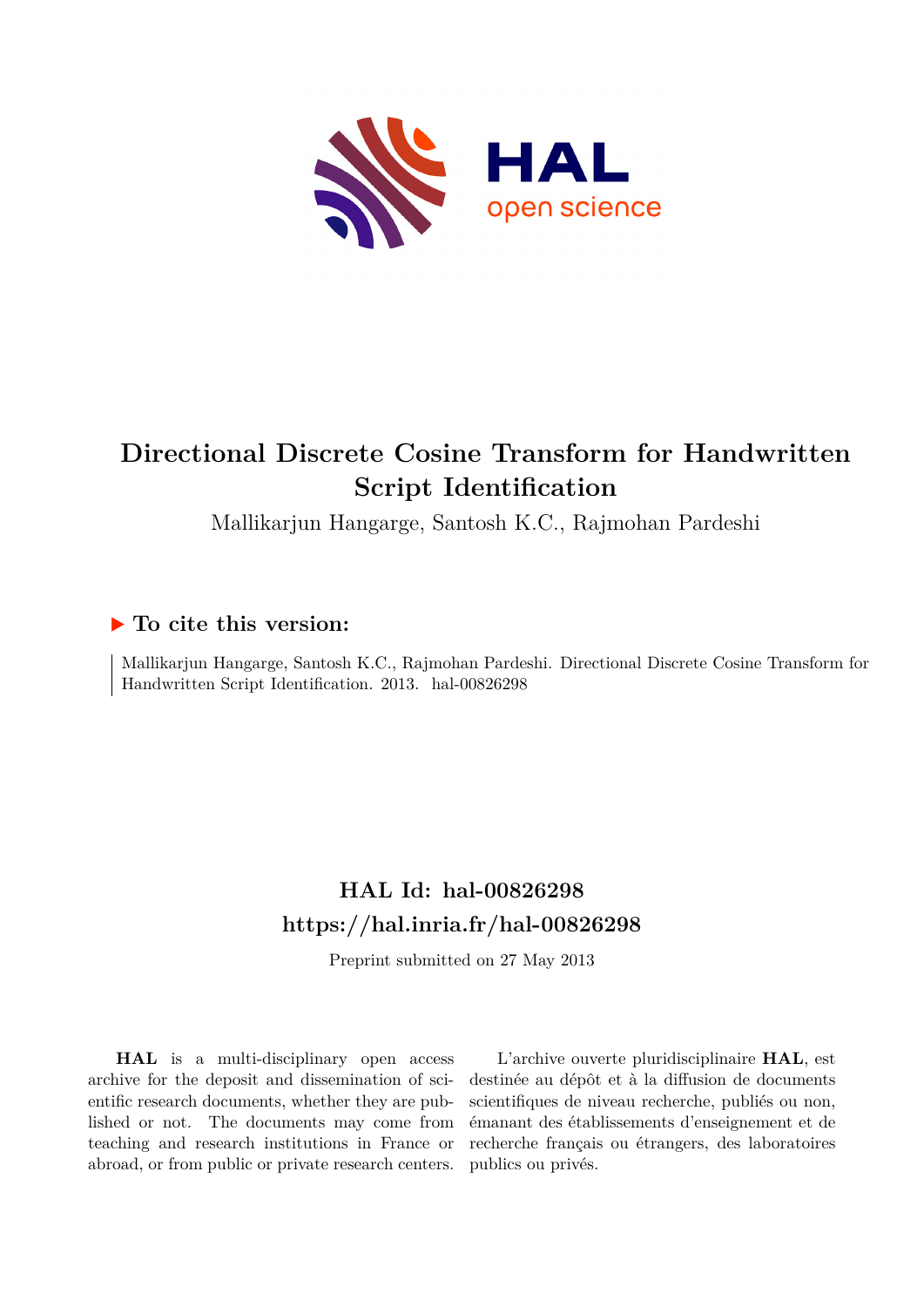# Directional Discrete Cosine Transform for Handwritten Script Identification

Mallikarjun Hangarge† , K.C. Santosh‡ , Rajmohan Pardeshi† †Department of Computer Science Karnatak Arts, Science & Commerce College, Bidar, INDIA

‡LORIA - Universite de Lorraine ´ BP - 239, Loria Campus Scientifique, FRANCE Email: mhangarge@yahoo.co.in, Santosh.KC@loria.fr, rajkascc@ieee.org

*Abstract*—This paper presents directional discrete cosine transforms (D-DCT) based word level handwritten script identification. The conventional discrete cosine transform (DCT) emphasizes vertical and horizontal energies of an image and de-emphasizes directional edge information, which of course plays a significant role in shape analysis problem, in particular. Conventional DCT however, is not efficient in characterizing the images where directional edges are dominant. In this paper, we investigate two different methods to capture directional edge information, one by performing 1D-DCT along left and right diagonals of an image, and another by decomposing 2D-DCT coefficients in left and right diagonals. The mean and standard deviations of left and right diagonals of DCT coefficients are computed and are used for the classification of words using linear discriminant analysis (LDA) and  $K$ -nearest neighbour  $(K-$ NN). We validate the method over 9000 words belonging to six different scripts. The classification of words is performed at biscripts, tri-scripts and multi-scripts scenarios and accomplished the identification accuracies respectively as 96.95%, 96.42% and 85.77% in average.

#### I. INTRODUCTION

Optical character recognition (OCR) is one of the challenging areas of research in pattern recognition, which is basically script dependent. Therefore, to facilitate the OCR process, script separation is necessary. Unlike the other scripts, in context of Indian documents, for instance, we come across with multi-script documents such as bank cheques, application forms and railway reservation forms. An example of bi-script document is shown in Fig. [1.](#page-2-0) In this paper, we are primarily focused on handwritten script identification. It is basically defined as an automatic identification of different script zones in a text document. It can be done at paragraph, line or word level. Word level script identification is relatively significant than paragraph or line level. This task is simpler when we deal with printed documents, whereas it is harder in case of handwritten documents because of the unconstrained character sizes, gaps between words, lines, writing style, etc. With these factors, we have motivated to outline a generic framework to deal with both printed and handwritten script identification at bottom level i.e., word level.

Over the last three decades, besides the work on printed text, few works are reported on handwritten text script identification of Indic scripts. Almost all the methods either employed global or local and combinations of both global and local features. Primarily, global features used in [\[1\]](#page-5-0)–[\[6\]](#page-5-1) are based on DCT, DWT, Gabor, steerable pyramids, and the Radon transform. The local features, for example, shape features of connected components are employed in [\[7\]](#page-5-2)–[\[12\]](#page-5-3). The combination of these are employed in [\[13\]](#page-5-4) and called it as global method. A detailed review of literature of script identification is presented in [\[14\]](#page-5-5), and especially, a brief review on Indic handwritten script identification in [\[15\]](#page-5-6). In a similar way, very recently, one can find the use of both features to separate handwritten and printed text [\[16\]](#page-5-7). Based on the analysis of the above techniques, we understand that, aforementioned methods have their own merits and demerits. Explicitly, local features are script dependent, sensitive to noise, skew, segmentation and are slower in computation. But, they are efficient in extracting dominant features, particularly, directional strokes of small size images [\[9\]](#page-5-8), for instance, connected components. Global features are efficient in characterizing large size texture patterns, for example, text blocks. They are robust to noise, small skew, and are faster in computation. However, they are weak in extracting directional energies of small size images, connected components, for instance. In particular, the DCT and wavelet features employed in [\[1\]](#page-5-0) for classifying text blocks are not potential to sustain their performance in case of word image. The global method also suffers with the issues like time complexity, segmentation, and image size. These quick observations indicate that global method is the better choice than the local [\[14\]](#page-5-5). Therefore, in this paper, we have presented a global technique based on directional DCT which is efficient to recover the above limitations.

The paper is organized as follows. We start by detailing the proposed approach in Section [II.](#page-1-0) It mainly includes feature extraction techniques and classifier. Full Experimental results are reported in Section [III,](#page-3-0) where result analysis in accordance with the scripts employed is provided. In Section  $IV$ , the paper is concluded.

#### II. PROPOSED METHOD

<span id="page-1-0"></span>The primary aim is to perform word-level script identification. Words are first extracted from each document based on the morphological operators where we are primarily employed connected component analysis. The extracted words then represented with DCT features and its variant. For classification, two different well-known classifiers: LDA and K-NN are employed. The preliminary work is provided in [\[17\]](#page-5-10).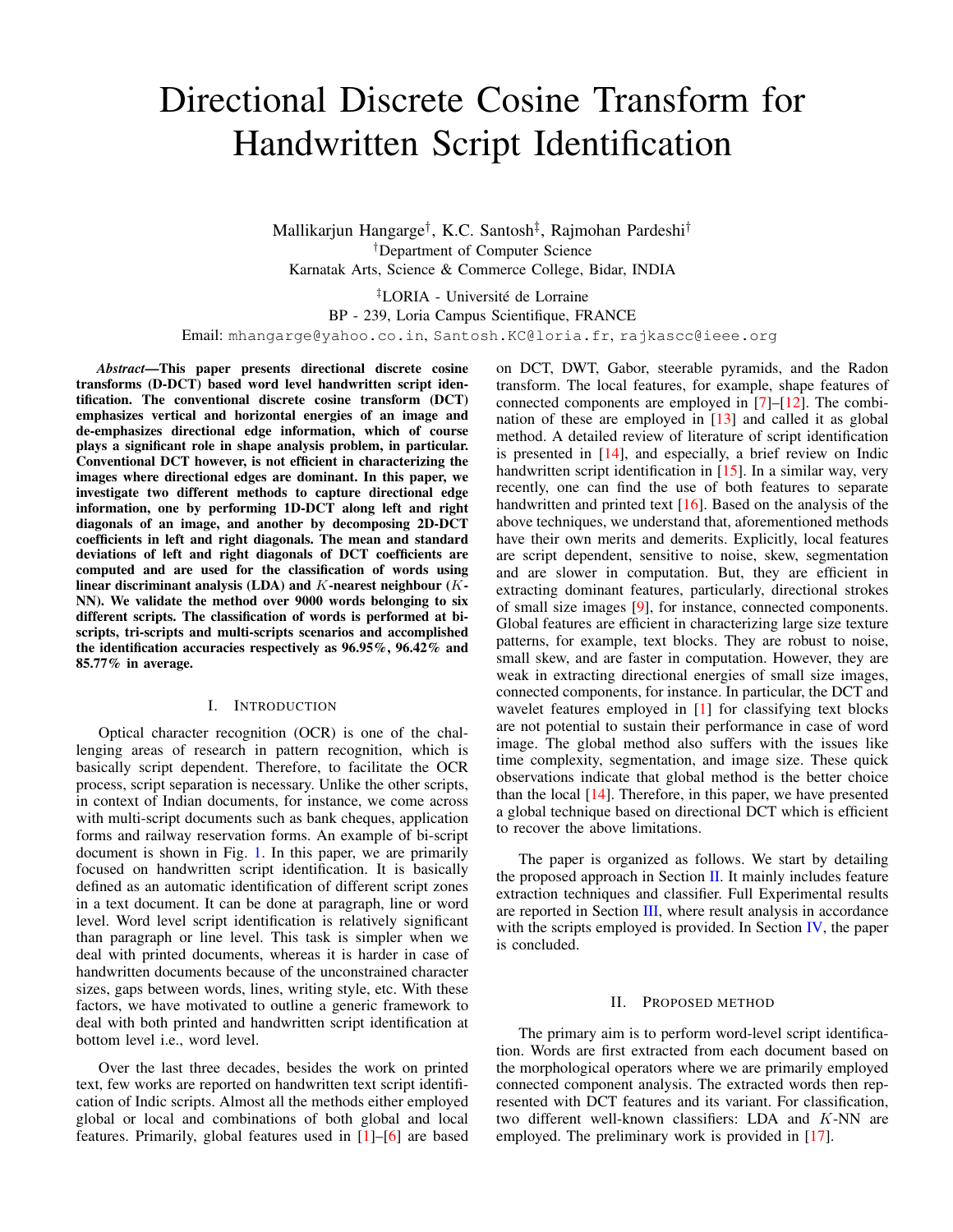

Fig. 1. A few of examples of bi-scripts' sample images: real Indian post card addresses can be written using bi-scripts, and are highlighted through red color marks.

<span id="page-2-0"></span>

<span id="page-2-1"></span>Fig. 2. An example showing word segmentation using Devanagari text block.

#### *A. Pre-processing*

The task of extraction of words from input document image is done in three steps. First, we binarized image using Otsus gray level threshold selection method [\[18\]](#page-5-11). Further, basic morphological operators are employed to remove the noise and special symbols from documents such as double quotations, commas etc. Then, horizontal and vertical dilation is performed using line structuring element to make each word as a single connected component.The length of the structuring element is adoptive to the script of the document. Later, bounding boxes are fixed on each component. Eventually, these connected components are extracted by applying connected component rule. The accuracy of segmentation technique is 100%, except in case of touched lines/words and avoids line segmentation. The complete process of words extraction from Devanagari document can be visualized in Fig. [2.](#page-2-1)

#### *B. Features*

*Discrete cosine transform (DCT) Basics.* DCT basically expresses a sequence of real data points into its real spectrum. The distribution of coefficients of DCT depends on the nature of the studied image. For an image having low intensity with low spatial information, DCT provides good energy compaction in low frequency zones. In other words, conventional DCT coefficient distributions diminish as we go to higher frequencies [\[19\]](#page-5-12). However, the distribution of coefficients of DCT spreads over low and high frequency zones, when it is applied on images with progressive high frequency and of spatial content. There are two kinds of DCTs in use: 1) 1D-DCT and 2) 2D-DCT. The 2D-DCT is a straightforward form of 1D-DCT and hereafter, we refer 2D-DCT as conventional DCT. The most common definitions of 1D-DCT and 2D-DCT are respectively as

$$
C(u) = \alpha(u) \sum_{x=0}^{N-1} f(x) \cos\left[\frac{\pi(2x+1)u}{2N}\right],\tag{1}
$$

where  $u = 0, 1, 2, \ldots, N - 1$ , and

$$
C(u, v) = \alpha(u)\alpha(v) \sum_{x=0}^{N-1} \sum_{y=0}^{N-1} f(x, y)\eta \rho,
$$
 (2)

where  $\eta = \cos \left( \frac{\pi (2x+1) u}{2N} \right)$  $\left[\frac{x+1)u}{2N}\right]$  and  $\rho = \cos\left[\frac{\pi(2y+1)v}{2N}\right]$  $rac{y+1)v}{2N}\bigg],$ 

for  $u, v = 0, 1, 2, \dots, N - 1$ ,  $\alpha(u)$  and  $\alpha(v)$  are defined as

$$
\alpha(u) = \{ \sqrt{\frac{1}{N}}, \text{ for } u = 0, \sqrt{\frac{2}{N}}, \text{ for } u \neq 0. \tag{3} \}
$$

*Directional DCT.* Most of the Indian script characters are dominated by horizontal, vertical edges, holes and circular shape structures. To detain these properties, conventional DCT is not efficient. Therefore, we have motivated to formulate directional DCT to emphasize on edge information in addition to horizontal and vertical directions. To do so, we present two approaches, one by decomposing an image into left and right diagonals, and another by decomposing the DCT coefficient matrix into left and right diagonals.

*Diagonally Decomposed Image (DDI).* Here, each input word image matrix is converted into a square matrix by appending zeros in case of non square matrix. Then, 1D-DCTs are computed on each left and right diagonals.The complete process of feature extraction is summarized in the following paragraph.

Let A be the square matrix of input image of size  $N \times N$ . Let the principal diagonal of A be  $\delta$ . Let  $\beta$  and  $\alpha$  be N-2 upper and lower diagonals of A respectively. Then the computation of six features which are denoted by  $f1, \ldots, f6$  is discussed below. Firstly, extracted a principal diagonal  $\delta$  of A and computed its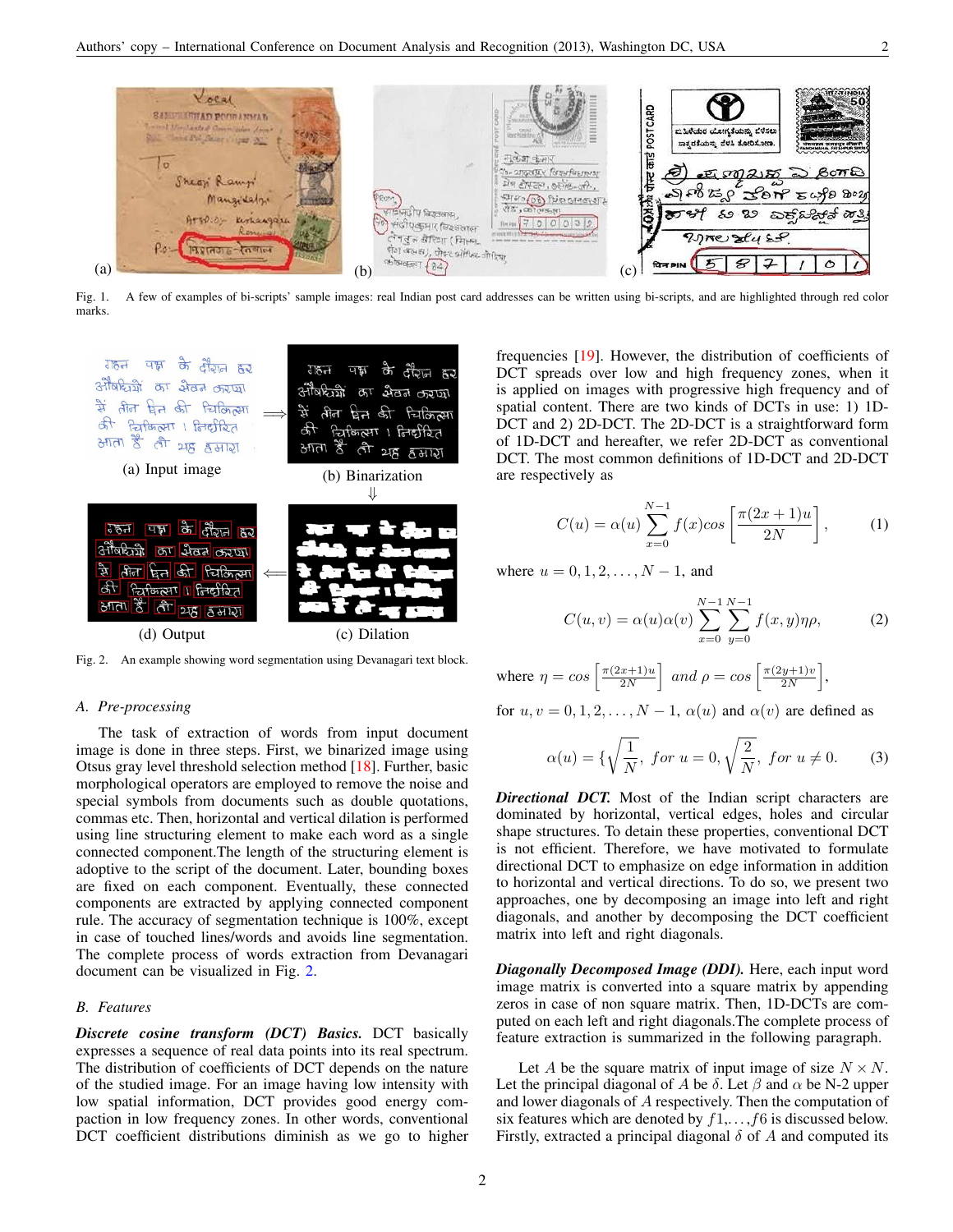1D-DCT and then standard deviation  $\sigma_1$  using

$$
C(u) = \alpha(u) \sum_{\mu=0}^{N-1} f(\delta) \cos\left[\frac{\pi(2\delta+1)u}{2N}\right],
$$
 (4)

for  $u = 0, 1, 2, \dots, N - 1$  and N is the number of pixels in  $\mu$ ,

$$
\sigma_1 = \sqrt{\frac{1}{n-1}} \sum_{u=1}^n (C(u) - C(u))^2, \tag{5}
$$

where  $u = 1, 2, \dots, n$  and n is the number of DCT coefficients in C(u). The standard deviation  $\sigma_1$  is a scalar value. Secondly,  $\beta$  number of upper right diagonals of A are extracted and computed their 1D-DCTs as mentioned in Eq. 4. The standard deviations of  $\beta$  diagonals are obtained using

$$
\sigma_{\beta} = \sqrt{\frac{1}{n-1}} \sum_{u=1}^{n} (C(u)_{\beta} - C(u)_{\beta})^{2},
$$
 (6)

where  $u = 1, \ldots, n$  and  $\beta = 1, \ldots, N - 2$ .  $\sigma_{\beta}$  is a column vector of size  $N - 2 \times 1$ . Then, by appending the value of σ<sub>1</sub> and a zero into σ<sub>β</sub>, we get first feature f 1 of dimension  $N \times 1$ . Similarly,  $\alpha$  number of lower left diagonals of A are extracted and computed their 1D-DCTs as mentioned in Eq. 1. The standard deviations of  $\alpha$  diagonals are obtained using

$$
\sigma_{\alpha} = \sqrt{\frac{1}{n-1}} \sum_{u=1}^{n} \left( C(u)_{\alpha} - C(u)_{\alpha} \right)^2, \tag{7}
$$

where  $m = 1, \ldots, N - 2$  and  $\sigma_{\alpha}$  is a column vector of size  $N - 2 \times 1$ . By appending two zeros into  $\sigma_{\alpha}$ , we get second feature f2 of dimension  $N \times 1$ . In this way, features f3 and  $f_4$  are computed by flipping the input matrix A. The flipped matrix is denoted by  $A<sup>f</sup>$  and upper, lower and principal diagonals are by  $\beta^f$ ,  $\alpha^f$  and  $\delta^f$  respectively. Finally, standard deviations of 1D-DCT coefficients of horizontal and vertical frequency responses of  $A$  are computed to obtain features f5 and f6 respectively. Thus, an integrated feature vector  $F = \{f1_{N\times1}, \ldots, f6_{N\times1}\}\$  of size  $N \times 6$  is formed. To reduce the dimension of the feature vector, again computed mean and standard deviations of  $f1_{N\times 1}, \ldots, f6_{N\times 1}$  and reduced dimension  $N \times 6$  to  $12 \times 1$  (six means and six standard deviations) as the central tendency measure values of each word image and the same is used for classification.

*Directional Discrete Cosine Transforms (D-DCT).* In this method, first, we have computed 2D-DCT of a word image. Let the 2D-DCT coefficient matrix of a word image be  $D$ . Then, principal diagonal, upper  $N - 2$  and lower  $N - 2$  diagonals of  $D$  is extracted before and after flipping  $D$ , and further computed their standard deviations respectively as discussed in the aforementioned paragraph. Meanwhile, we have also extracted features based on conventional DCT. In this case, its coefficient matrix is divided into four zones and standard deviation of each zone is computed. Thus, a feature vector of four features is formed.

#### *C. Classification*

Linear Discriminant Analysis is one of the most commonly used classification technique. It preserves class discriminating information to the higher extent by reducing dimensionality of feature space. It also maximizes separability between the classes by maximizing the ratio of between-class variance to the withinclass variance. In this paper, LDA is employed on a dataset  $X=[x_1,\ldots,x_i]$  of dimension  $N \times 12$  (N=9000) and the samples  $x_i$  are belongs to one of the class  $C_i$ , where  $i =$  $1, \ldots, 6$ . Further, the dimension of  $x_i$  is  $mxp$ , where  $m =$  $1, \ldots, 1500$  and  $p = 1, \ldots, 12$ . Then the classification function is defined as

$$
g(X) = W^T X,\t\t(8)
$$

where W is the linear projection, and which maximizes between-class scatter

$$
S_b = S_1 + S_2 + \dots + S_6 = \sum_{i=1}^{6} \sum_{x \in c_i}^{6} (X - \mu_i)(X - \mu i)^T
$$
, (9)

whereas it minimizes the within-class scatter

$$
S_w = \sum_{i}^{6} m_i (\mu_i - \mu) (\mu_i - \mu)^T, \qquad (10)
$$

where  $\mu_i$  is the mean over class  $C_i$ ,  $\mu$  is the mean over all samples, and  $m_i$  is the number of samples in class  $C_i$ . The classification of a new sample x of class label  $\omega \in C_i$  is done based on the nearest neighbor classification rule. For this purpose, the Euclidean distance d of  $g(X)$  and the centers  $V_i = W^T \mu_i$  in LDA space are compared

$$
\omega = argmin_{1 \le i \le c} d(g(X), V_i) \tag{11}
$$

To comprehend the performance of LDA, another traditional classifier i.e.,  $K-NN$  is used. Basically  $K-NN$  stores the training data  $X$ . Then finds the minimum  $D$  distance between training sample  $X$  and testing pattern  $Y$  using

$$
D(X,Y) = \sqrt{(X - Y_i)^T (X - Y_i)}.
$$
 (12)

#### III. EXPERIMENTS

#### <span id="page-3-0"></span>*A. Datasets.*

There is no publicly available dataset of Indic script at present. Therefore, a dataset of 9000 handwritten text words of six scripts, namely Roman (A), Devanagari (9), Kannada  $(\mathscr{K})$ , Telugu  $(\mathscr{T}_{\mathscr{E}})$ , Tamil  $(\mathscr{T}_{\mathscr{A}})$  and Malayalam  $(\mathscr{M})$  (1500 words of each script) is created. For generating a dataset, we have selected a paragraph of printed text from the various documents related to History, Arts, Medical, Religious and Science. This enables us to have more number of unlike words in dataset. The selected paragraphs of text are distributed among 20 writers belong to various professions and age groups. Each script is written by a different set of 20 writers. Each writer has written 75 words.The writers are asked to write the text provided for them on a A4 size paper. These papers are digitized by a scanner with a resolution of 300 dpi.

#### *B. Evaluation protocol*

To evaluate the performance of the method, K-fold cross validation (CV) has been implemented unlike traditional dichotomous classification. In K-fold CV, the original sample for every dataset is randomly partitioned into  $K$  sub-samples. Of the  $K$  sub-samples, a single sub-sample is used for validation, and the remaining  $K - 1$  sub-samples are used for training. This process is then repeated for K-folds, with each of the  $K$  sub-samples used exactly once. Eventually, a single value results from averaging all. In our tests, we use  $\mathbb{K} = 10$ .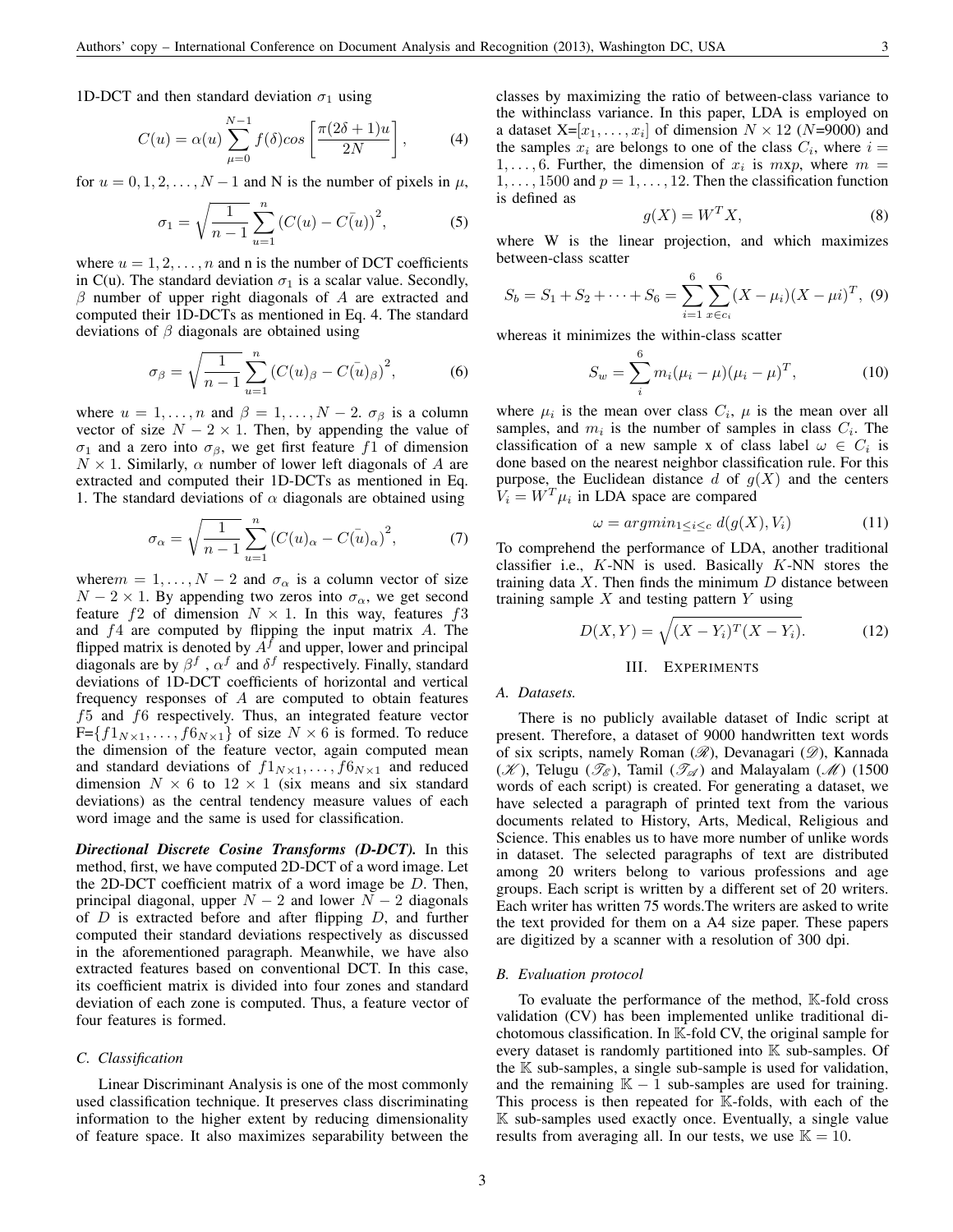<span id="page-4-0"></span>TABLE I. BI-SCRIPT IDENTIFICATION RESULTS IN % WITH LDA (LOWER TRIANGLE RESULTS ARE FROM DDI AND UPPER TRIANGLE ARE FROM D-DCT).

| Script                      | ℛ     | D     | $\mathscr K$ | $\mathscr{T}_{\mathscr{E}}$ | T A   | M     | Average |
|-----------------------------|-------|-------|--------------|-----------------------------|-------|-------|---------|
| R                           |       | 99.00 | 96.23        | 96.60                       | 98.90 | 97.86 | 97.72   |
| D                           | 88.03 |       | 97.90        | 99.16                       | 98.33 | 98.46 | 98.46   |
| K                           | 92.80 | 94.83 |              | 85.73                       | 95.03 | 95.66 | 92.14   |
| $\mathscr{T}_{\mathscr{E}}$ | 95.50 | 94.93 | 87.50        |                             | 96.03 | 98.66 | 97.35   |
| $\mathscr{T}_{\mathscr{A}}$ | 97.53 | 96.80 | 92.63        | 93.00                       |       | 99.06 | 99.10   |
| M                           | 98.00 | 97.37 | 92.73        | 95.30                       | 91.17 | ٠     | 96.95   |
| Average                     | 94.37 | 95.98 | 90.96        | 95.15                       | 91.17 | 93.33 |         |

<span id="page-4-1"></span>TABLE II. BI-SCRIPT IDENTIFICATION (IN  $%$ ) with K-NN (LOWER TRIANGLE RESULTS ARE FROM DDI AND UPPER TRIANGLE ARE FROM D-DCT).

| Script                      | R     | D     | K     | $\mathscr{T}_{\mathscr{E}}$ | TA    | M     | Average |
|-----------------------------|-------|-------|-------|-----------------------------|-------|-------|---------|
| ℛ                           |       | 95.57 | 92.23 | 92.47                       | 97.03 | 97.20 | 94.90   |
| D                           | 91.76 |       | 97.77 | 96.40                       | 97.90 | 98.17 | 97.56   |
| K                           | 94.8  | 98.20 |       | 84.70                       | 93.93 | 93.67 | 90.77   |
| $\mathscr{T}_{\mathscr{E}}$ | 96.6  | 95.80 | 94.13 |                             | 95.73 | 95.30 | 95.52   |
| $\mathscr{T}_{\mathscr{A}}$ | 97.26 | 97.67 | 94.40 | 96.17                       |       | 97.67 | 97.67   |
| M                           | 98.2  | 98.47 | 95.86 | 95.06                       | 92.86 |       | 95.28   |
| Average                     | 95.73 | 97.53 | 94.80 | 95.62                       | 92.87 | 95.31 |         |

TABLE III. TRI-SCRIPT IDENTIFICATION (IN %) WITH LDA.

<span id="page-4-2"></span>

| Script | ヌのH   | スのファ  | ・スのフィ | RDM   | Average |
|--------|-------|-------|-------|-------|---------|
| DDI    | 85.38 | 86.37 | 89.42 | 89.44 | 87.65   |
| D-DCT  | 95.56 | 95.76 | 97.76 | 96.60 | 96.42   |

TABLE IV. TRI-SCRIPT IDENTIFICATION (IN %) WITH K-NN.

<span id="page-4-4"></span>

| Script | ヌのH   | スのフォ  | スのフィ  | ふかへ   | Average |
|--------|-------|-------|-------|-------|---------|
| DDI    | 90.51 | 91.38 |       | 93.11 | 91.82   |
| D-DCT  | 92.18 | 92.00 | 94.89 | 95.29 | 93.59   |

#### *C. Results and Analysis*

The bi-script identification results are presented at lower left triangle of Table [I](#page-4-0) and  $\,$ [II,](#page-4-1) computed based on DDI method using LDA and  $K$ -NN classifiers respectively. The performance of  $K$ -NN is notable in classifying five bi-scripts with an average accuracy of 95.31%, whereas LDA is 93.33%. It also shows promising performance in classifying bi-script combinations such as Roman-Devanagari, Roman-Kannada, Roman-Telugu, Roman-Tamil, and Roman-Malayalam with an average identification accuracy as 95.73% as compared to 94.37% of LDA (see first column of Table [I](#page-4-0) and [II\)](#page-4-1). In case of biscript combinations, namely Devanagari-Kannada, Devanagari-Telugu, Devanagari-Tamil, Devanagari-Malayalam, an average identification accuracy is  $97.53\%$  with K-NN and  $95.98\%$ with LDA. Tri-script and multi-script identification results of both the methods are presented in Table [III,](#page-4-2) [V,](#page-4-3) [IV](#page-4-4) and [VI.](#page-4-5) The success of  $K-NN$  continues with tri-script classification and showed average identification accuracy as 91.8% against 87.65% of LDA. Multi-script identification results are 86.50% and 76.00% with K-NN and LDA respectively. In addition, the worst performance of the LDA classifier is noticed in classifying Kannada and Telugu scripts, that is nearly 85.0% but  $K$ -NN showed outstanding performance of 94.13%. Taken as a whole, a method of DDI with  $K-NN$  showed outstanding performance as compared to LDA with DDI scheme.

The results presented at upper right triangles of Table [I](#page-4-0) and [II](#page-4-1) are from D-DCT method, computed using LDA and K-NN classifiers. An average bi-script identification accuracy achieved using LDA and K-NN classifiers is 96.95% and 95.28% respectively. Overall, the performance of LDA is

<span id="page-4-3"></span>TABLE V. MULTI-SCRIPT IDENTIFICATION (IN %) WITH LDA.

| Script | ℛ     | D     | K      | Tz    | 97<br>A<br>◡ | M     | Average |
|--------|-------|-------|--------|-------|--------------|-------|---------|
| DDI    | 80.00 | 80.33 | 66.73  | 76.33 | 73.60        | 79.00 | 76.00   |
| D-DCT  | 89.70 | 95.60 | 67.133 | 79.87 | 90.93        | 91.40 | 85.77   |

<span id="page-4-5"></span>TABLE VI. MULTI-SCRIPT IDENTIFICATION (IN  $%$ ) with K-NN.

| Script | ℛ     | D     | K     | T&    | T A   | M     | Average |
|--------|-------|-------|-------|-------|-------|-------|---------|
| DDI    | 83.70 | 88.60 | 86.40 | 87.30 | 85.80 | 87.30 | 86.50   |
| D-DCT  | 83.50 | 92.40 | 77.60 | 80.30 | 91.20 | 89.10 | 85.70   |

remarkable in classifying five bi-scripts and four tri-scripts combinations as compared to K-NN. For example, tri-script average identification accuracy is 96.42% with LDA , whereas 93.58% with  $K$ -NN. Furthermore, the highest bi-script recognition accuracy of LDA is 99.16% for Devanagari-Telugu combination, whereas,  $96.40\%$  in case of K-NN. In case of multi-script identification, the performance of the both the classifiers closely remains same. These observations generally show LDA is discriminant over different scripts based on D-DCT features wherein  $K$ -NN is not. These paragraphs signify the performance of the classifiers that depends on the nature of features under study.

This paragraph emphasizes the weaknesses of the proposed algorithm. The DDI features with LDA has poor performance in discriminating between Kannada and Telugu scripts. The primary reason is shape similarity between characters between the scripts. Both the classifiers with D-DCT features do not provide efficiency in classifying (Table [I](#page-4-0) and [II\)](#page-4-1): Roman-Kannada and Roman-Telugu bi-script combinations in comparison to other combinations. It is due to the writing style of the writer. The native Kannada writer has written Roman script. Therefore, writing style of Kannada is imitated while writing Roman scripts. This is an interesting observation, which is experimentally validated, by performing an experimentation with IAM dataset of Roman script (which are not written by Indian writers). As an example, we have computed horizontal features of 20 text words of IAM database and Kannada script. Meanwhile, horizontal features of 20 text words of Indian Roman ( i.e., Roman script written by Indians) and Kannada script. These are illustrated through plots (*cf.* Fig. [3\)](#page-5-13) and showed less sparability between the features of Indian Roman and Kannada script (*cf.* Fig. [3\(](#page-5-13)a)). However, it is not in the case of IAM database Roman and Kannada script (*cf.* Fig. [3\(](#page-5-13)b)). This analysis highlights the impact of native writer's writing style while writing Roman script.

Fig. [4\(](#page-5-14)a) illustrates bi-script classification accuracies, wherein we can notice the remarkable performance of D-DCT compared to conventional DCT. In addition, the time complexity difference between DDI and D-DCT in extracting features can be noticed in Fig. [4\(](#page-5-14)b). Furthermore, to authenticate performance of the presented method that is D-DCT, we have extended our experiment on a dataset of 22,500 printed text words used in [\[5\]](#page-5-15). The classification results from multiscripts in addition to Odiya  $(\mathcal{O})$  script with LDA are presented in Table [VII.](#page-4-6) The average identification result is 97.06%, which

TABLE VII. MULTI-SCRIPT IDENTIFICATION RESULTS OF PRINTED TEXT WORDS IN % WITH LDA.

<span id="page-4-6"></span>

| Script | R     | 9     | K     | 54                |       | Average |
|--------|-------|-------|-------|-------------------|-------|---------|
| D-DCT  | 94.13 | 97 71 | 99.82 | $\frac{1}{95.22}$ | 98.44 |         |